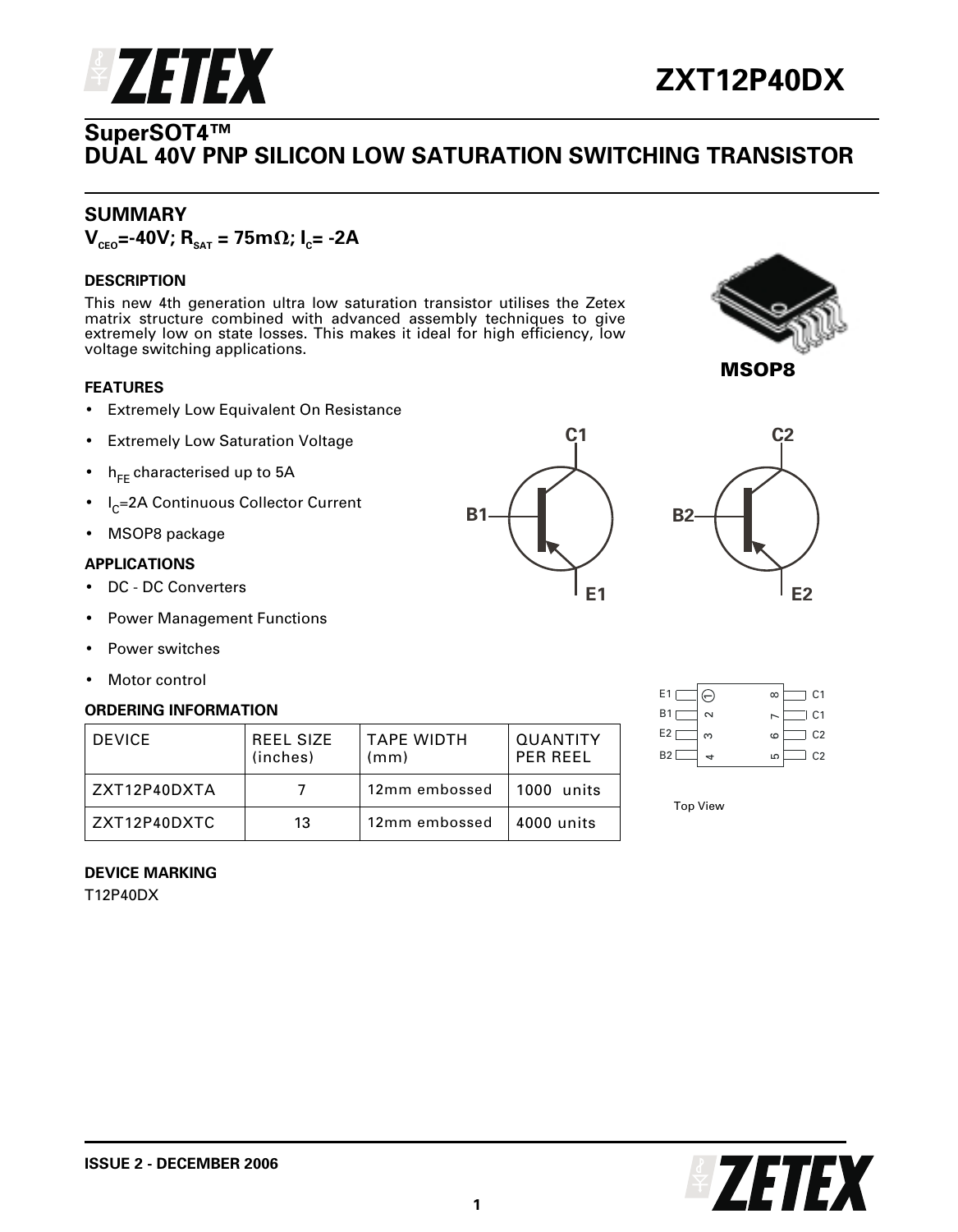### **ABSOLUTE MAXIMUM RATINGS.**

| <b>PARAMETER</b>                                                     | SYMBOL            | <b>LIMIT</b>    | <b>UNIT</b> |
|----------------------------------------------------------------------|-------------------|-----------------|-------------|
| Collector-Base Voltage                                               | $V_{\text{CBO}}$  | -50             | $\vee$      |
| Collector-Emitter Voltage                                            | V <sub>CEO</sub>  | $-40$           | $\vee$      |
| Emitter-Base Voltage                                                 | $V_{EBO}$         | $-7.5$          | $\vee$      |
| Peak Pulse Current                                                   | $I_{CM}$          | -5              | A           |
| <b>Continuous Collector Current</b>                                  | $I_{\rm C}$       | $-2$            | A           |
| <b>Base Current</b>                                                  | $I_{\rm R}$       | $-500$          | mA          |
| Power Dissipation at TA=25°C (a)(d)<br><b>Linear Derating Factor</b> | $P_D$             | 0.87<br>6.9     | W<br>mW/°C  |
| Power Dissipation at TA=25°C (a)(e)<br><b>Linear Derating Factor</b> | $P_D$             | 1.04<br>8.3     | W<br>mW/°C  |
| Power Dissipation at TA=25°C (b)(d)<br><b>Linear Derating Factor</b> | $P_D$             | 1.25<br>10      | W<br>mW/°C  |
| Operating and Storage Temperature Range                              | $T_i$ : $T_{sta}$ | $-55$ to $+150$ | °C          |

### **THERMAL RESISTANCE**

| PARAMETER                  | SYMBOL          | <b>VALUE</b> | UNIT |
|----------------------------|-----------------|--------------|------|
| Junction to Ambient (a)(d) | $R_{\theta,JA}$ | 143          | °C/W |
| Junction to Ambient (b)(d) | $R_{\theta,JA}$ | 100          | °C/W |
| Junction to Ambient (a)(e) | $R_{\theta,JA}$ | 120          | °C/W |

### NOTES

(a) For a device surface mounted on 25mm x 25mm FR4 PCB with high coverage of single sided 1oz copper, in still air conditions

(b) For a device surface mounted on FR4 PCB measured at  $t \le 5$  secs.

(c) Repetitive rating - pulse width limited by maximum junction temperature. Refer to Transient Thermal Impedance graph.

(d) For device with one active die.

(e) For device with two active die running at equal power.

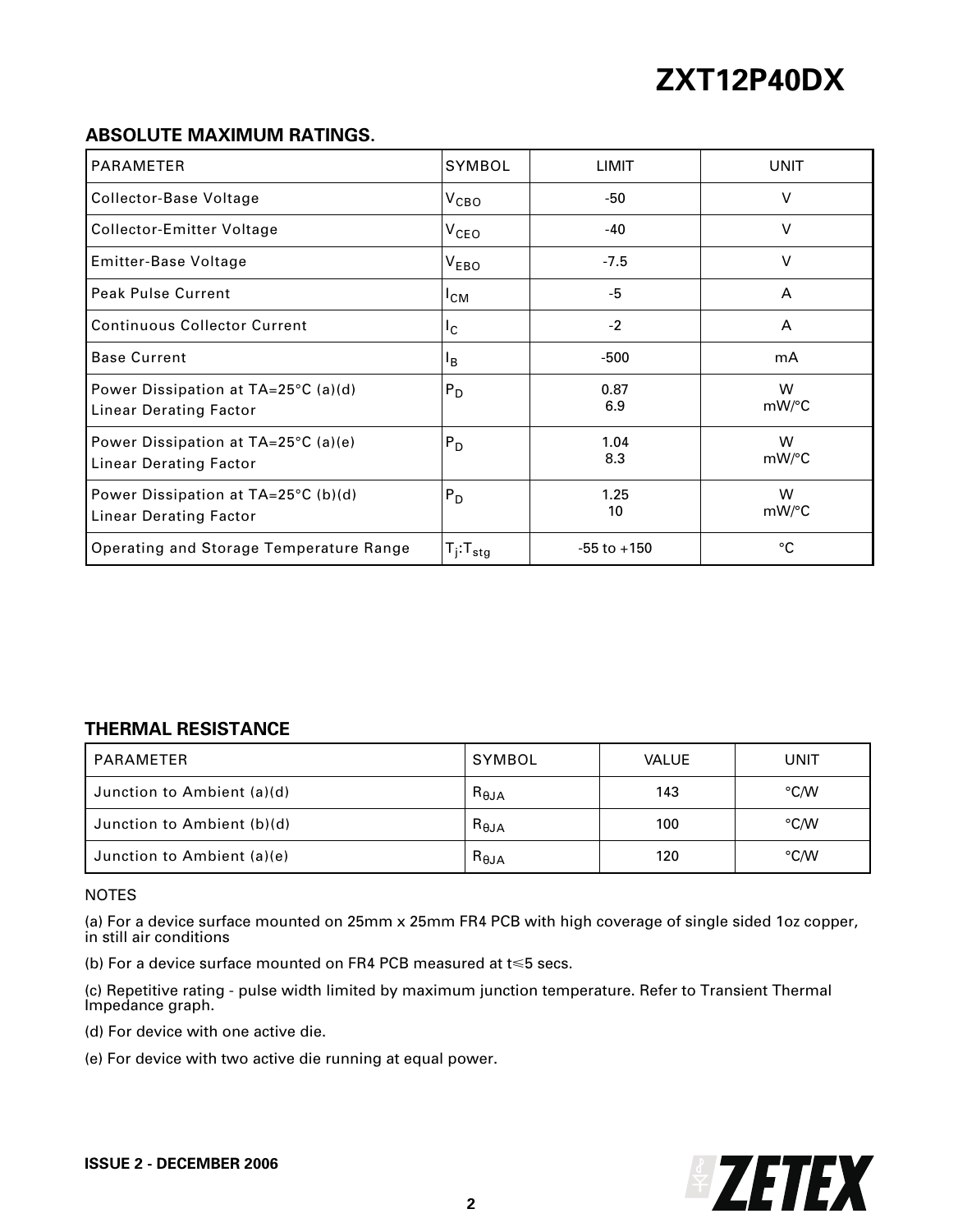## **CHARACTERISTICS**



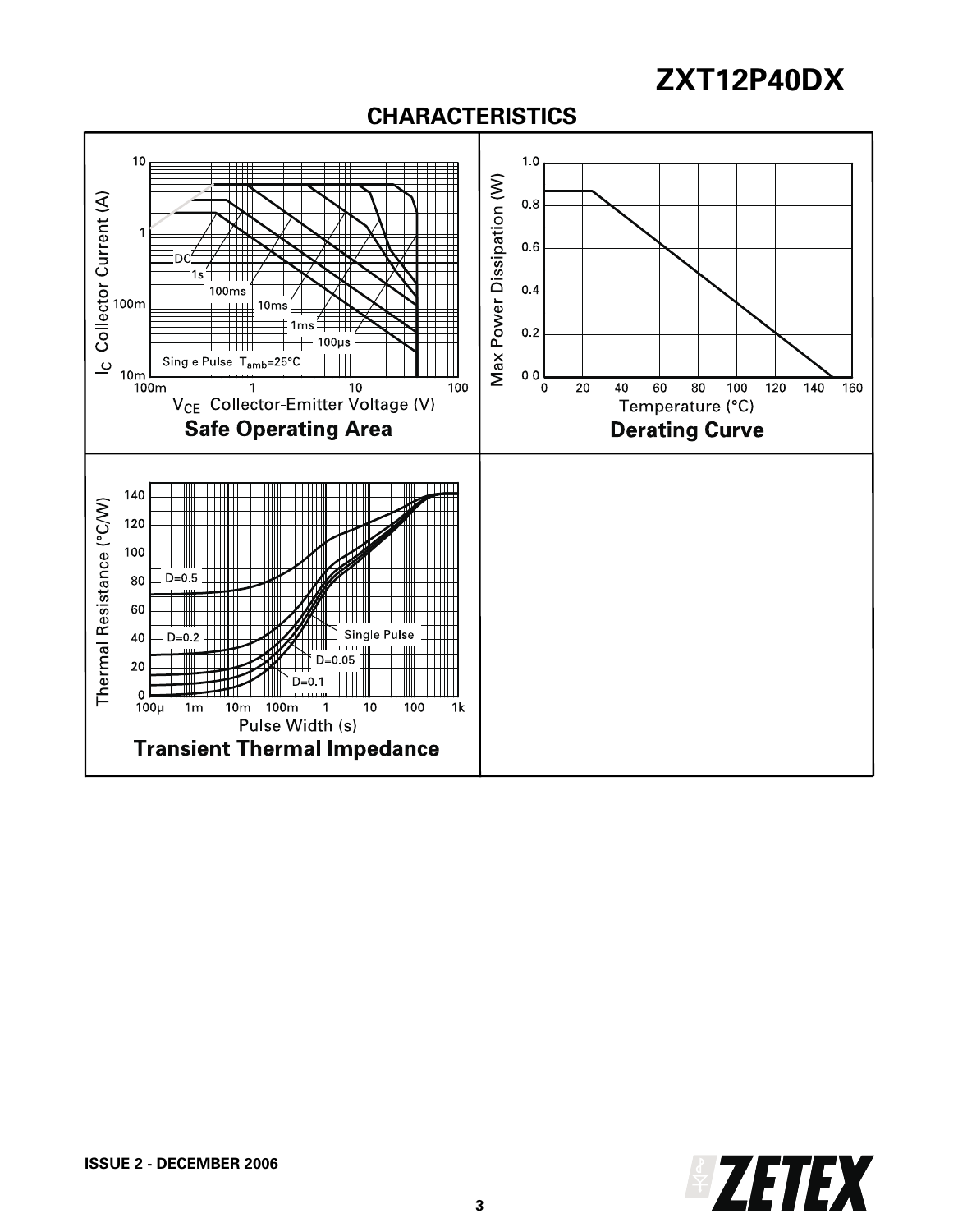| <b>ELECTRICAL CHARACTERISTICS (at <math>T_{amb}</math> = 25°C unless otherwise stated).</b> |  |
|---------------------------------------------------------------------------------------------|--|
|---------------------------------------------------------------------------------------------|--|

|                                                 | allin            |                         |                                     |                                     |                      |                                                                                                                                       |  |
|-------------------------------------------------|------------------|-------------------------|-------------------------------------|-------------------------------------|----------------------|---------------------------------------------------------------------------------------------------------------------------------------|--|
| <b>PARAMETER</b>                                | SYMBOL           | MIN.                    | TYP.                                | MAX.                                | <b>UNIT</b>          | CONDITIONS.                                                                                                                           |  |
| Collector-Base Breakdown<br>Voltage             | $V_{(BR)CBO}$    | $-50$                   | $-95$                               |                                     | $\vee$               | $I_C = -100 \mu A$                                                                                                                    |  |
| Collector-Emitter Breakdown<br>Voltage          | $V_{(BR)CEO}$    | $-40$                   | -80                                 |                                     | $\vee$               | $I_{C} = -10mA*$                                                                                                                      |  |
| Emitter-Base Breakdown Voltage                  | $V_{(BR)EBO}$    | $-7.5$                  | $-8.5$                              |                                     | $\vee$               | $I_F = -100 \mu A$                                                                                                                    |  |
| <b>Collector Cut-Off Current</b>                | I <sub>CBO</sub> |                         |                                     | $-100$                              | nA                   | $V_{CB} = -40V$                                                                                                                       |  |
| <b>Emitter Cut-Off Current</b>                  | $I_{EBO}$        |                         |                                     | $-100$                              | nA                   | $V_{FB} = -6V$                                                                                                                        |  |
| <b>Collector Emitter Cut-Off Current</b>        | $I_{CES}$        |                         |                                     | $-100$                              | nA                   | $V_{CFS} = -40V$                                                                                                                      |  |
| <b>Collector-Emitter Saturation</b><br>Voltage  | $V_{CE(sat)}$    |                         | $-18$<br>$-155$<br>$-190$<br>$-150$ | $-22$<br>$-215$<br>$-260$<br>$-190$ | mV<br>mV<br>mV<br>mV | $I_C = -0.1A$ , $I_B = -10mA*$<br>$I_C = -1A$ , $I_B = -20mA*$<br>$I_C = -2A$ , $I_B = -100mA*$<br>$I_C = -2A$ , $I_B = -200$ m $A^*$ |  |
| <b>Base-Emitter Saturation Voltage</b>          | $V_{BE(sat)}$    |                         | $-0.92$                             | $-1.0$                              | V                    | $I_C = -2A$ , $I_B = -100mA*$                                                                                                         |  |
| Base-Emitter Turn-On Voltage                    | $V_{BE(on)}$     |                         | $-0.80$                             | $-0.85$                             | V                    | $I_C = -2A$ , $V_{C} = -2V^*$                                                                                                         |  |
| <b>Static Forward Current Transfer</b><br>Ratio | $h_{FE}$         | 300<br>300<br>150<br>10 | 450<br>450<br>300<br>25             | 900                                 |                      | $I_C = -10mA, V_{CE} = -2V*$<br>$I_C = -1A$ , $V_{CE} = -2V^*$<br>$I_C = -2A$ , $V_{CE} = -2V^*$<br>$I_{C} = -5A, V_{CF} = -2V^*$     |  |
| <b>Transition Frequency</b>                     | $f_T$            |                         | 130                                 |                                     | MHz                  | $I_C = -30mA, V_C = -10V$<br>$f = -50MHz$                                                                                             |  |
| <b>Output Capacitance</b>                       | $C_{\rm obo}$    |                         | 35                                  |                                     | pF                   | $V_{CB}$ =-10V, f=1MHz                                                                                                                |  |
| Turn-On Time                                    | $t_{(on)}$       |                         | 97                                  |                                     | ns                   | $V_{CC}$ =-10V, $I_{C}$ =-1A                                                                                                          |  |
| <b>Turn-Off Time</b>                            | $t_{(off)}$      |                         | 640                                 |                                     | ns                   | $I_{B1} = I_{B2} = -20mA$                                                                                                             |  |

\*Measured under pulsed conditions. Pulse width=300µs. Duty cycle ≤ 2%

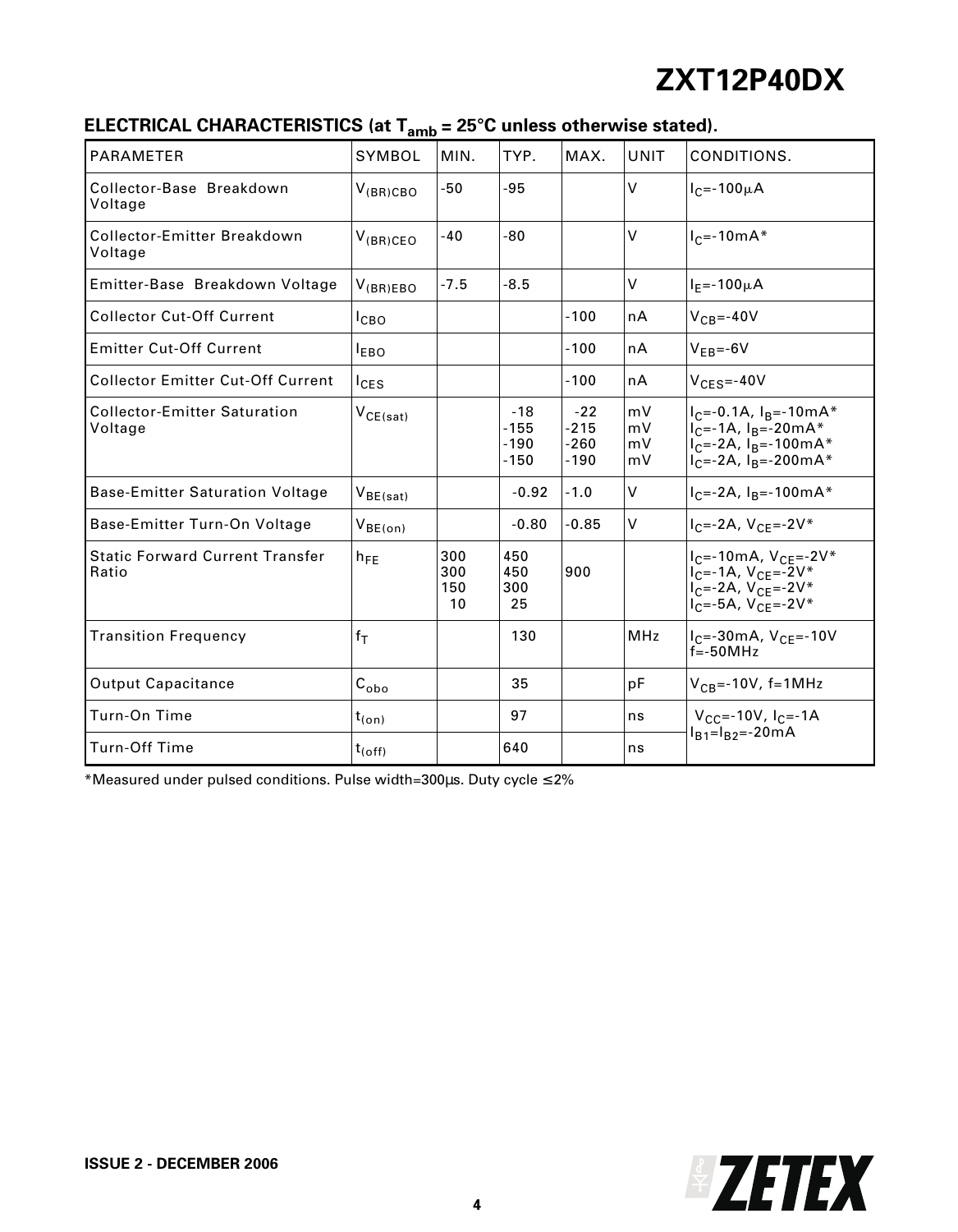## **TYPICAL CHARACTERISTICS**



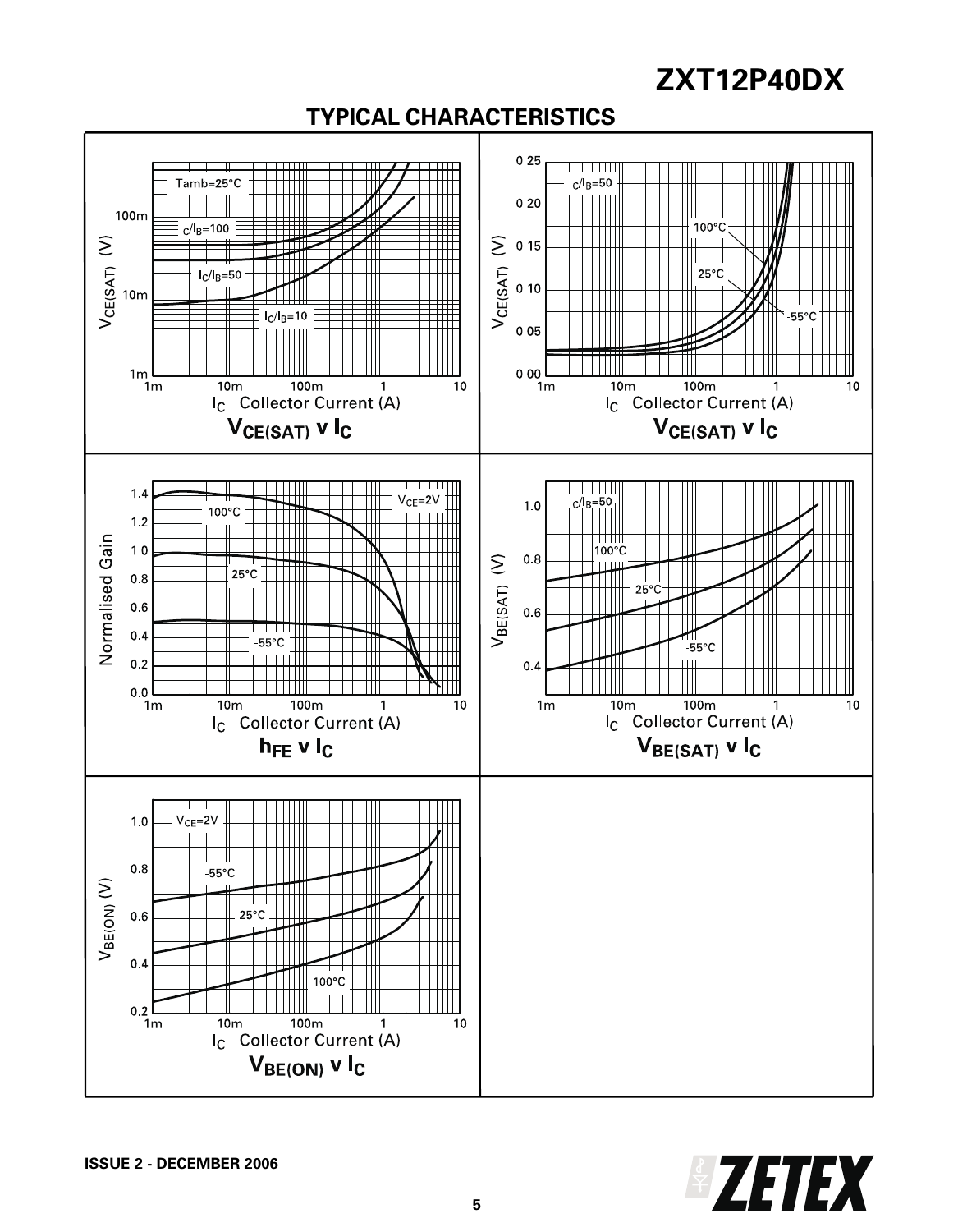

Conforms to JEDEC MO-187 Iss A

| <b>DIM</b>     | Millimetres |             | Inches     |             |
|----------------|-------------|-------------|------------|-------------|
|                | MIN         | <b>MAX</b>  | <b>MIN</b> | MAX         |
| A              |             | 1.10        |            | 0.043       |
| A <sub>1</sub> | 0.05        | 0.15        | 0.002      | 0.006       |
| в              | 0.25        | 0.40        | 0.010      | 0.016       |
| C              | 0.13        | 0.23        | 0.005      | 0.009       |
| D              | 2.90        | 3.10        | 0.114      | 0.122       |
| e              | 0.65        | BSC         | 0.0256     | BSC         |
| E              | 2.90        | 3.10        | 0.114      | 0.122       |
| н              | 4.90        | <b>BSC</b>  | 0.193      | <b>BSC</b>  |
| L              | 0.40        | 0.70        | 0.016      | 0.028       |
| $q^{\circ}$    | $0^{\circ}$ | $6^{\circ}$ | 0°         | $6^{\circ}$ |

### **PACKAGE DIMENSIONS PAD LAYOUT DETAILS**



| Europe                                        | <b>Americas</b>               | Asia Pacific               | <b>Corporate Headquarters</b>     |
|-----------------------------------------------|-------------------------------|----------------------------|-----------------------------------|
| Zetex GmbH                                    | Zetex Inc                     | Zetex (Asia Ltd)           | Zetex Semiconductors plc          |
| Kustermann-park                               | 700 Veterans Memorial Highway | 3701-04 Metroplaza Tower 1 | Zetex Technology Park, Chadderton |
| Balanstraße 59                                | Hauppauge, NY 11788           | Hing Fong Road, Kwai Fong  | Oldham, OL9 9LL                   |
| D-81541 München                               | USA                           | Hong Kong                  | United Kingdom                    |
| Germany                                       |                               |                            |                                   |
| Telefon: (49) 89 45 49 49 0                   | Telephone: (1) 631 360 2222   | Telephone: (852) 26100 611 | Telephone (44) 161 622 4444       |
| Fax: (49) 89 45 49 49 49                      | Fax: (1) 631 360 8222         | Fax: (852) 24250 494       | Fax: (44) 161 622 4446            |
| europe.sales@zetex.com                        | usa.sales@zetex.com           | asia.sales@zetex.com       | hq@zetex.com                      |
| © 2006 Published by Zetex Semiconductors plc. |                               |                            |                                   |

I**SSUE 2 - DECEMBER 2006**

**6**